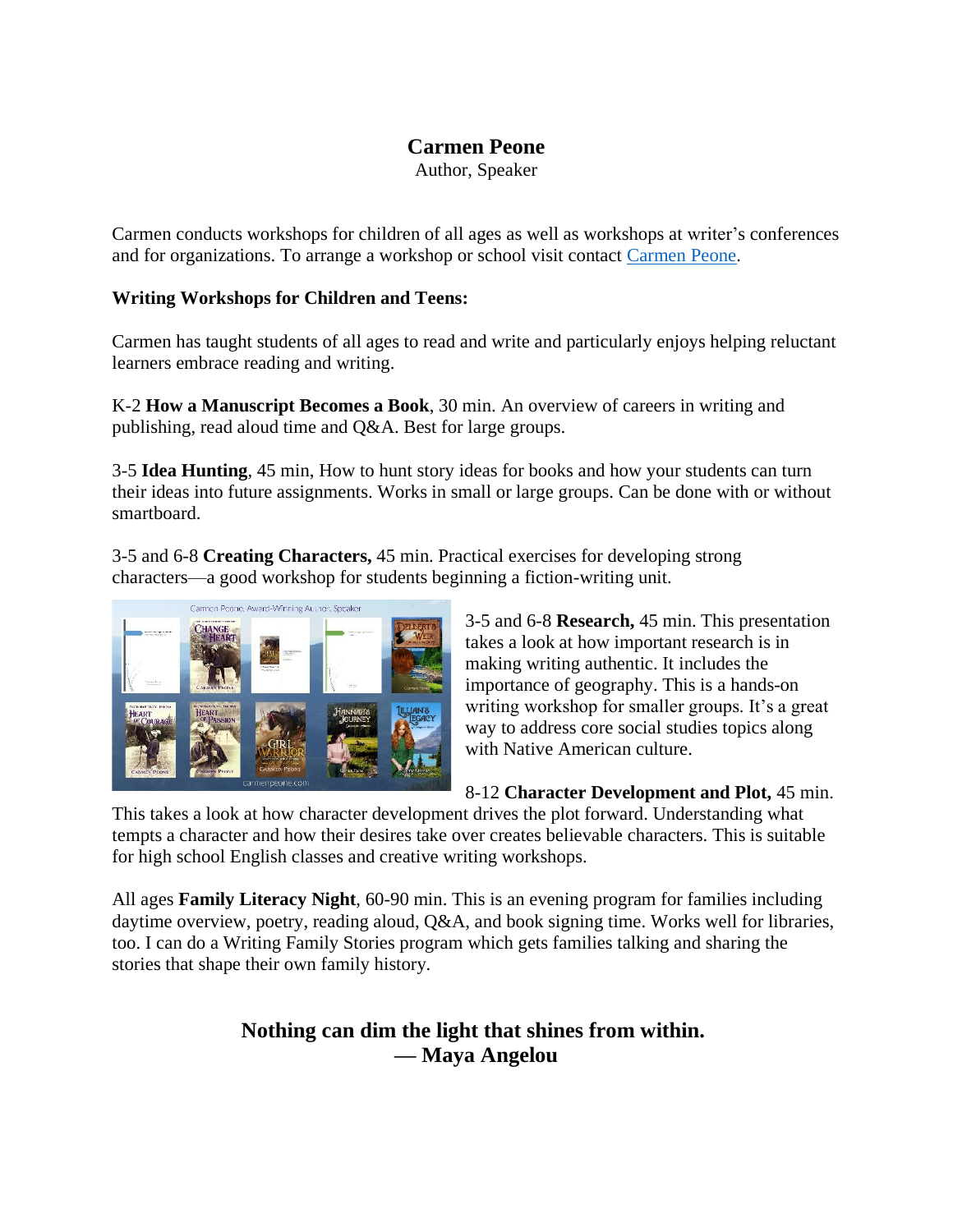#### **Writer's Conferences:**

**Weaving Native American Culture into Fiction** 45 min. Peone covers her time living on the Colville Indian Reservation, best practices to research Native culture and traditions, and weave the research of Native culture and traditions into fiction.

**Editing into Publication** 45 min. This course covers stylistic issues commonly used with unpublished authors. Topics include: show don't tell, dialogue, passive voice, POV, hedging, RUE, and more. These techniques will allow your manuscript to shine and catch the eye of editors and agents.

**How Setting and Character Walk Hand in Hand** 45 min. Plunge a character into terrible trouble and watch her travel through her environment. See how setting sets up a character's terrible trouble see how tension keeps readers turning pages.

**Basics to a Successful Book Launch** 45 min. Looking to launch your book? Learn how to have a Facebook Party, get advanced readers, set up a timeline, market your book on social media with memes, and more.

**Writing Deep POV and Why it Matters** 45 min. Definition of Deep POV and how it keeps your readers turning pages.

**Characterization and the Five Senses** 45 min. How to use the five senses to make your scenes memorable.

**The Importance of Interviews in Research** 45 min. How various face-to-face interviews authenticate your story, and how multiple interviews validated two of mine.

**Topics for organizations**: Times vary.

Colville Tribal History Hudson's Bay Company Language and Legends Carmen Peone Curriculum Writing for Youth Youth and Archery Youth and Horses



**It does not require many words to speak the truth.** — **CHIEF JOSEPH**